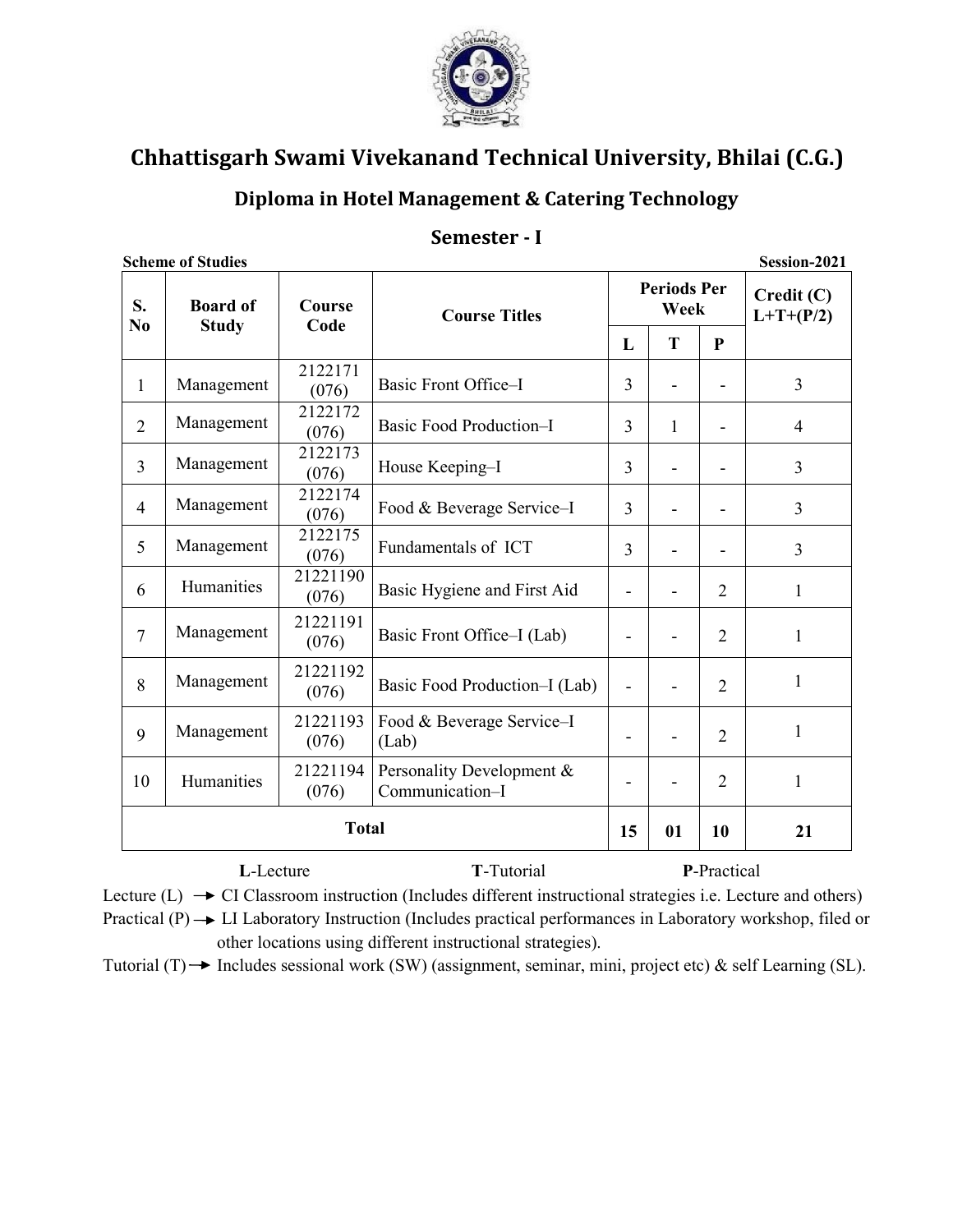

## Diploma in Hotel Management & Catering Technology

#### Semester - I

| <b>Scheme of Examination</b> |                                                 |                   |                                                     |                                                                   |           |                |            |                | Session-2021                 |
|------------------------------|-------------------------------------------------|-------------------|-----------------------------------------------------|-------------------------------------------------------------------|-----------|----------------|------------|----------------|------------------------------|
|                              |                                                 |                   |                                                     | <b>Scheme of Examination</b><br><b>Theory</b><br><b>Practical</b> |           |                |            |                |                              |
| S.<br>No                     | <b>Board of</b><br><b>Study</b>                 | Course<br>Code    | <b>Course Titles</b>                                |                                                                   |           |                |            |                | <b>Total</b><br><b>Marks</b> |
|                              |                                                 |                   |                                                     | <b>ESE</b>                                                        | <b>CT</b> | <b>TA</b>      | <b>ESE</b> | <b>TA</b>      |                              |
| $\mathbf{1}$                 | Management                                      | 2122171<br>(076)  | Basic Front Office-I                                | 70                                                                | 20        | 30             |            |                | 120                          |
| $\overline{2}$               | Management                                      | 2122172<br>(076)  | <b>Basic Food Production-I</b>                      | 70                                                                | 20        | 30             |            |                | 120                          |
| 3                            | Management                                      | 2122173<br>(076)  | House Keeping-I                                     | 70                                                                | 20        | 30             |            | $\blacksquare$ | 120                          |
| $\overline{4}$               | Management                                      | 2122174<br>(076)  | Food & Beverage<br>Service-I                        | 70                                                                | 20        | 30             |            |                | 120                          |
| 5                            | Management                                      | 2122175<br>(076)  | Fundamentals of ICT                                 | 70                                                                | 20        | 30             |            |                | 120                          |
| 6                            | Humanities                                      | 21221190<br>(076) | Basic Hygiene and First<br>Aid                      | $\overline{a}$                                                    |           | $\blacksquare$ | 30         | 50             | 80                           |
| $\overline{7}$               | Management                                      | 21221191<br>(076) | Basic Front Office-I<br>(Lab)                       |                                                                   |           |                | 30         | 50             | 80                           |
| 8                            | Management                                      | 21221192<br>(076) | <b>Basic Food Production-I</b><br>(Lab)             |                                                                   |           |                | 30         | 50             | 80                           |
| 9                            | Management                                      | 21221193<br>(076) | Food & Beverage<br>Service-I (Lab)                  |                                                                   |           |                | 30         | 50             | 80                           |
| 10                           | Humanities                                      | 21221194<br>(076) | <b>Personality Development</b><br>& Communication-I | $\overline{a}$                                                    |           | $\blacksquare$ | 30         | 50             | 80                           |
|                              | <b>Total</b><br>100<br>150<br>250<br>350<br>150 |                   |                                                     | 1000                                                              |           |                |            |                |                              |

**ESE:** End Semester Examination,

CT: Class Test,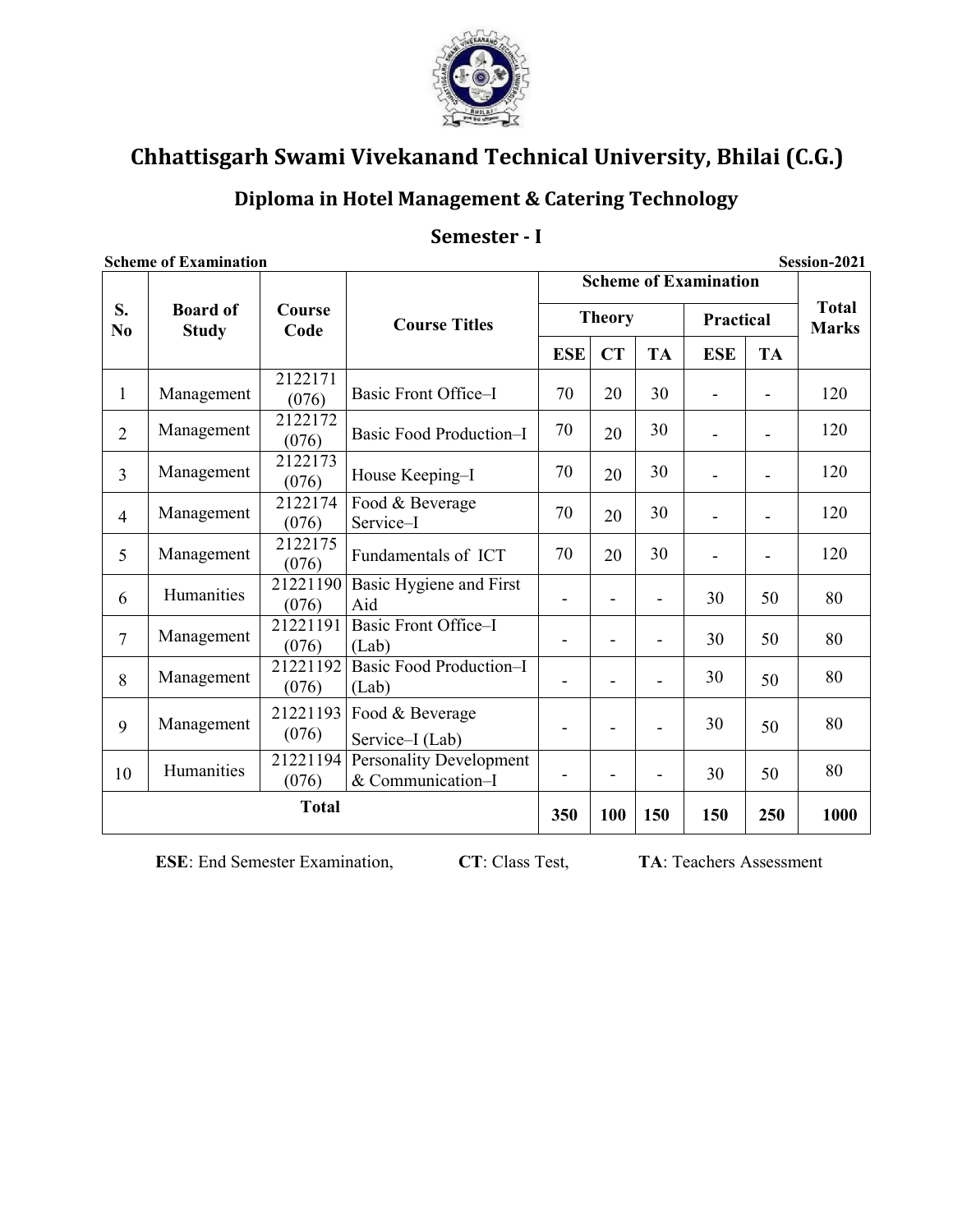

## Diploma in Hotel Management & Catering Technology

#### Semester - II

**Scheme of Studies** 

Session-2021

| S.             | <b>Board of</b><br><b>Study</b> | Course<br>Code   |                                               |              |                          | <b>Periods Per Week</b> | Credit(C)<br>$L+T+(P/2)$ |
|----------------|---------------------------------|------------------|-----------------------------------------------|--------------|--------------------------|-------------------------|--------------------------|
| No.            |                                 |                  | <b>Subject</b>                                | $\mathbf{L}$ | T                        | $\mathbf{P}$            |                          |
| 1              | Management                      | 2122271<br>(076) | <b>Basic Front Office-II</b>                  | 3            |                          |                         | 3                        |
| $\overline{2}$ | Management                      | 2122272<br>(076) | <b>Basic Food Production-II</b>               | 3            | $\mathbf{1}$             |                         | $\overline{4}$           |
| $\overline{3}$ | Management                      | 2122273<br>(076) | House Keeping-II                              | 3            | $\overline{\phantom{0}}$ |                         | $\overline{3}$           |
| $\overline{4}$ | Management                      | 2122274<br>(076) | Food & Beverage Service-II                    | 3            |                          |                         | $\overline{3}$           |
| 5              | Management                      | 2122275<br>(076) | Food Science & Nutrition                      | 3            | $\overline{\phantom{0}}$ |                         | 3                        |
| 6              | Management                      | 2122290<br>(076) | Basic Front Office–II (Lab)                   |              |                          | $\overline{2}$          | $\mathbf{1}$             |
| 7              | Management                      | 2122291<br>(076) | <b>Basic Food Production-II</b><br>(Lab)      |              | $\overline{\phantom{0}}$ | $\overline{2}$          | 1                        |
| 8              | Management                      | 2122292<br>(076) | House Keeping-II (Lab)                        |              |                          | $\overline{2}$          | 1                        |
| 9              | Management                      | 2122293<br>(076) | Food & Beverage Service-II<br>(Lab)           |              |                          | $\overline{2}$          | 1                        |
| 10             | Humanities                      | 2122294<br>(076) | Personality Development &<br>Communication-II |              | $\overline{2}$           | 1                       |                          |
|                | <b>Total</b>                    |                  |                                               | 15           | 01                       | 10                      | 21                       |
|                | L-Lecture                       |                  | T-Tutorial                                    |              | P-Practical              |                         |                          |

Lecture (L)  $\rightarrow$  CI Classroom instruction (Includes different instructional strategies i.e. Lecture and others)

Practical  $(P) \rightarrow L$ I Laboratory Instruction (Includes practical performances in Laboratory workshop, filed or other locations using different instructional strategies).

Tutorial (T)  $\rightarrow$  Includes sessional work (SW) (assignment, seminar, mini, project etc) & self Learning (SL)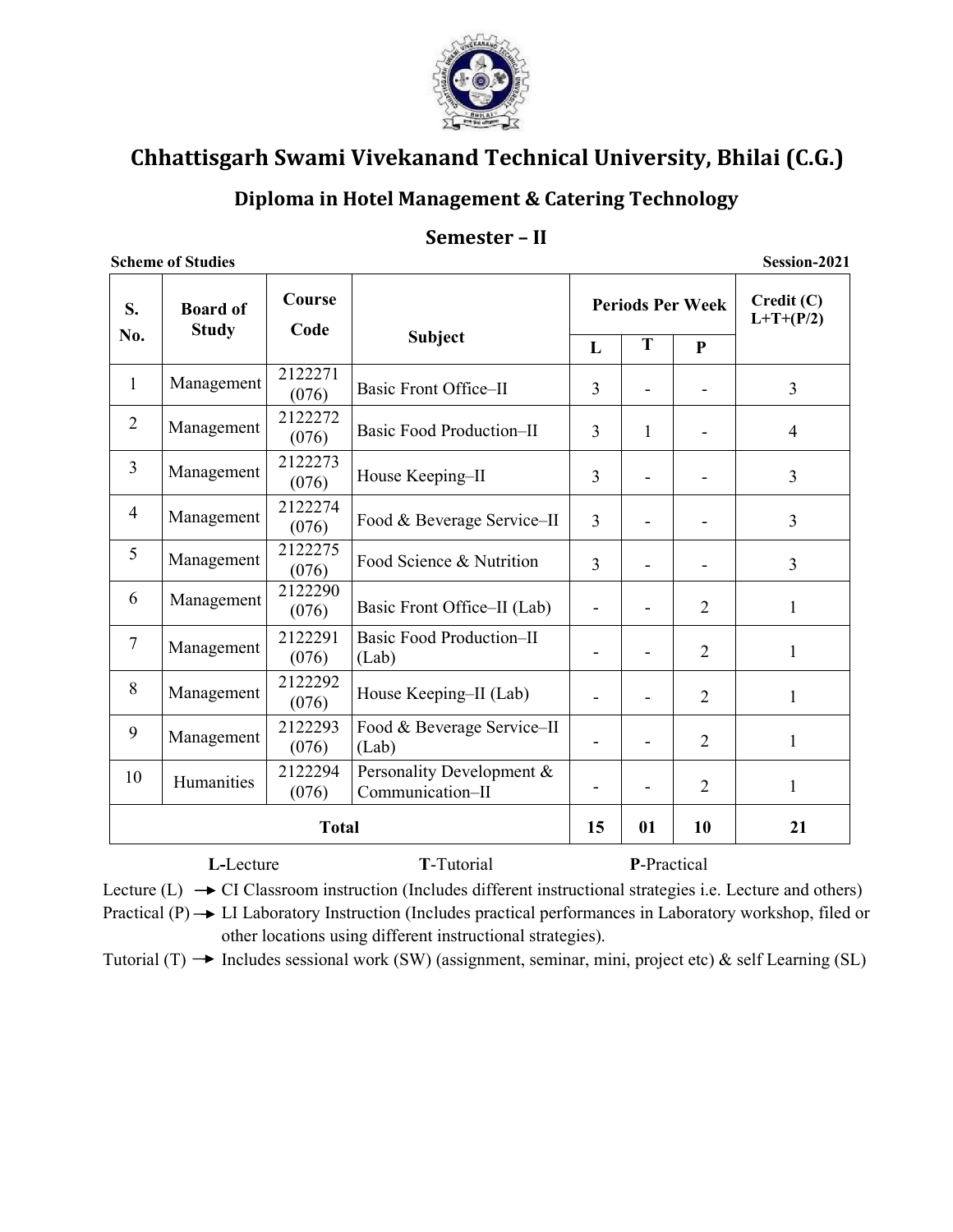

## Diploma in Hotel Management & Catering Technology

#### Semester - II

#### **Scheme of Examination** Session-2021 **Scheme of Examination** Course **Board of Total Theory** Practical S. **Subject Marks** Code **Study**  $No$ **ESE**  $CT$ **TA ESE TA** 2122271 Management Basic Front Office-II  $\mathbf{1}$  $(076)$ 70 20 30 120  $\overline{a}$  $\mathbf{r}$ 2122272 **Basic Food Production-II** Management 70 30 120  $\overline{2}$ 20  $\blacksquare$  $\blacksquare$  $(076)$ 2122273 House Keeping-II Management 70 30 120  $\overline{3}$ 20  $(076)$ 2122274 Food & Beverage Service-II 70 Management 30 120  $\overline{4}$ 20  $\overline{a}$  $\overline{a}$  $(076)$ 2122275 Food Science & Nutrition Management 70 30 120 5 20  $\overline{\phantom{a}}$  $\blacksquare$  $(076)$ 2122290 Management Basic Front Office–II (Lab) 80 6 30 50  $\blacksquare$  $\blacksquare$  $(076)$  $\blacksquare$ 2122291 **Basic Food Production-II** Management  $7\phantom{.0}$ 30 50 80  $\mathbf{r}$  $\overline{a}$  $\overline{a}$  $(076)$  $(Lab)$ 2122292 Management 30 80 House Keeping-II (Lab) 8  $\overline{a}$ 50  $\overline{a}$  $\overline{a}$  $(076)$ Food & Beverage Service-II 2122293 Management 80 30 9 50  $\blacksquare$  $\overline{\phantom{a}}$  $\overline{a}$  $(076)$  $(Lab)$ 2122294 Personality Development & Humanities 80 30 10 50  $\equiv$  $\blacksquare$  $\blacksquare$  $(076)$ Communication-II 100 250 1000 **Total** 350 150 150

**ESE**: End Semester Examination,

CT: Class Test,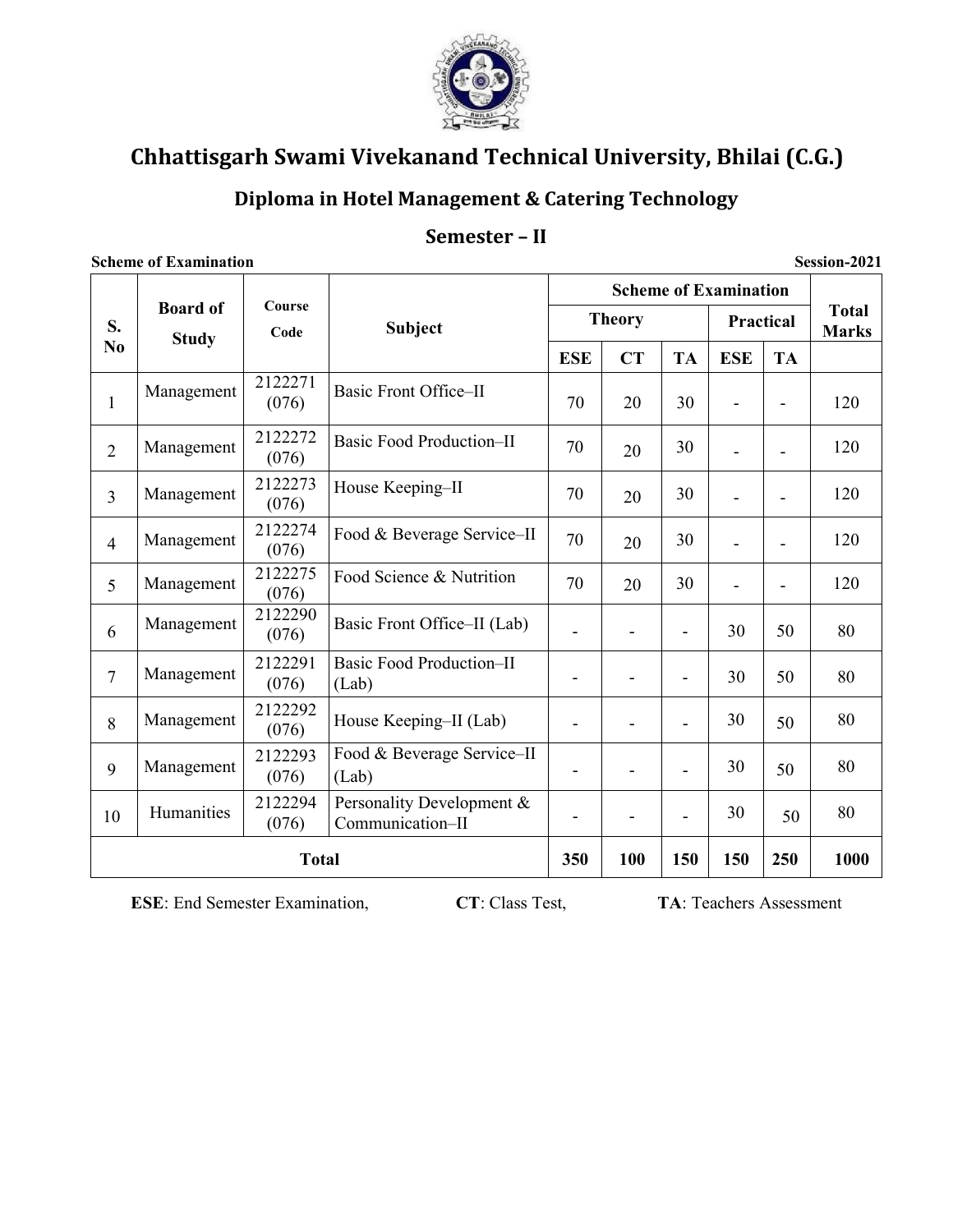

## Diploma in Hotel Management & Catering Technology

#### Semester - III

**Scheme of Studies** 

Session-2021

| S.<br>N <sub>0</sub> | <b>Board of</b><br><b>Study</b> | Course<br><b>Subject</b><br>Code |                                                    |                              |                | <b>Periods Per Week</b> | Credit (C)<br>$L+T+(P/2)$ |
|----------------------|---------------------------------|----------------------------------|----------------------------------------------------|------------------------------|----------------|-------------------------|---------------------------|
|                      |                                 |                                  |                                                    | L                            | T              | $\mathbf{P}$            |                           |
| 1                    | Management                      | 2122371<br>(076)                 | <b>Basic Business Management</b>                   | 3                            |                |                         | 3                         |
| $\overline{2}$       | Management                      | 2122372<br>(076)                 | <b>Basic Front Office Procedure</b>                | $\overline{2}$               | 1              |                         | $\overline{3}$            |
| 3                    | Management                      | 2122373<br>(076)                 | Human Resource Management<br>3                     |                              | $\overline{3}$ |                         |                           |
| $\overline{4}$       | Management                      | 2122374<br>(076)                 | Food & Beverage Service-III<br>3                   |                              |                |                         | 3                         |
| 5                    | Management                      | 2122375<br>(076)                 | Hotel Communication &<br>3<br>Etiquettes           |                              |                | 3                       |                           |
| 6                    | Management                      | 2122390<br>(076)                 | Continental, Bakery & Pastry<br>$\overline{2}$     |                              |                | $\mathbf{1}$            |                           |
| 7                    | Management                      | 2122391<br>(076)                 | House Keeping-III (Lab)                            |                              |                | $\overline{2}$          | $\mathbf{1}$              |
| 8                    | Management                      | 2122392<br>(076)                 | Hospitality Communication &<br>Etiquettes (Lab)    | $\qquad \qquad \blacksquare$ |                | $\overline{2}$          | $\mathbf{1}$              |
| 9                    | Management                      | 2122393<br>(076)                 | Food & Beverage Service-III<br>(Lab)               | ٠                            |                | $\overline{2}$          | $\mathbf{1}$              |
| 10                   | Management                      | 2122394<br>(076)                 | <b>Basic Front Office Procedure</b><br>Ē,<br>(Lab) |                              | $\overline{2}$ | $\mathbf{1}$            |                           |
|                      |                                 | <b>Total</b>                     |                                                    | 14                           | 01             | 10                      | 20                        |
|                      | L-Lecture                       |                                  | <b>T</b> -Tutorial                                 |                              |                | P-Practical             |                           |

Lecture (L)  $\rightarrow$  CI Classroom instruction (Includes different instructional strategies i.e. Lecture and others) Practical  $(P) \rightarrow L$ I Laboratory Instruction (Includes practical performances in Laboratory workshop, filed or other locations using different instructional strategies).

Tutorial (T)  $\rightarrow$  Includes sessional work (SW) (assignment, seminar, mini, project etc) & self Learning (SL).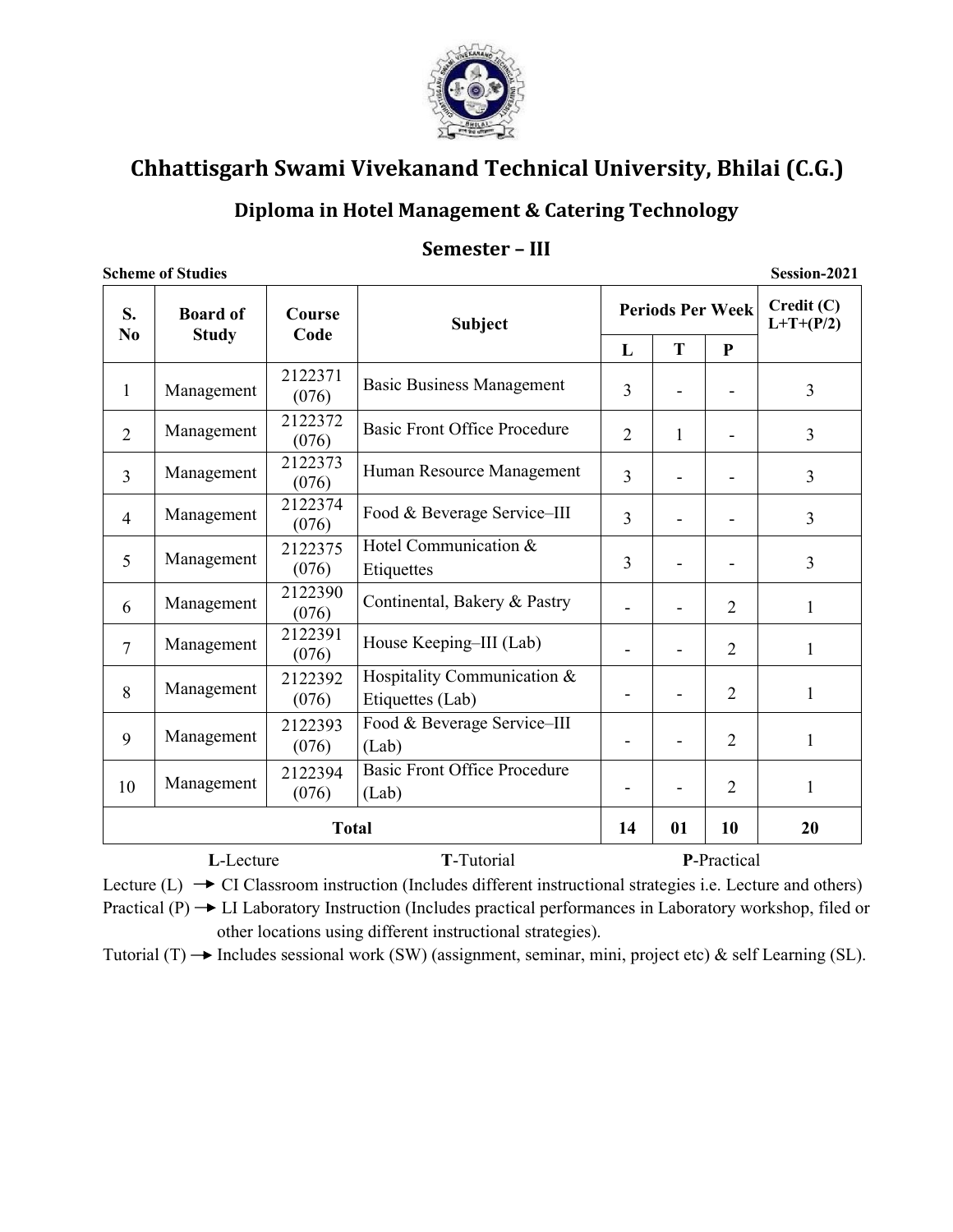

## Diploma in Hotel Management & Catering Technology

## Semester - III

Session-2021

|                      |                                 |                  | <b>Scheme of Examination</b>                           |                          |                          |                          |                |           |                              |
|----------------------|---------------------------------|------------------|--------------------------------------------------------|--------------------------|--------------------------|--------------------------|----------------|-----------|------------------------------|
| S.<br>N <sub>0</sub> | <b>Board of</b><br><b>Study</b> | Course<br>Code   | <b>Course Titles</b>                                   |                          | <b>Theory</b>            |                          | Practical      |           | <b>Total</b><br><b>Marks</b> |
|                      |                                 |                  |                                                        | <b>ESE</b>               | <b>CT</b>                | <b>TA</b>                | <b>ESE</b>     | <b>TA</b> |                              |
| 1                    | Management                      | 2122371<br>(076) | <b>Basic Business</b><br>Management                    | 70                       | 20                       | 30                       |                |           | 120                          |
| $\overline{2}$       | Management                      | 2122372<br>(076) | <b>Basic Front Office</b><br>Procedure                 | 70                       | 20                       | 30                       |                |           | 120                          |
| 3                    | Management                      | 2122373<br>(076) | Human Resource<br>Management                           | 70                       | 20                       | 30                       |                |           | 120                          |
| $\overline{4}$       | Management                      | 2122374<br>(076) | Food & Beverage Service -<br>Ш                         | 70                       | 20                       | 30                       |                |           | 120                          |
| 5                    | Management                      | 2122375<br>(076) | Hotel Communication &<br>Etiquettes                    | 70                       | 20                       | 30                       | $\blacksquare$ |           | 120                          |
| 6                    | Mechanical                      | 2122390<br>(076) | Continental, Bakery &<br>Pastry                        | $\overline{\phantom{a}}$ | $\overline{\phantom{0}}$ | $\blacksquare$           | 30             | 50        | 80                           |
| $\overline{7}$       | Management                      | 2122391<br>(076) | House Keeping-III (Lab)                                |                          |                          |                          | 30             | 50        | 80                           |
| 8                    | Management                      | 2122392<br>(076) | <b>Hospitality Communication</b><br>& Etiquettes (Lab) |                          |                          |                          | 30             | 50        | 80                           |
| 9                    | Management                      | 2122393<br>(076) | Food & Beverage Service -<br>$III$ (Lab)               | $\overline{\phantom{0}}$ | $\overline{\phantom{0}}$ | $\overline{\phantom{0}}$ | 30             | 50        | 80                           |
| 10                   | Management                      | 2122394<br>(076) | <b>Basic Front Office</b><br>Procedure (Lab)           |                          |                          | $\overline{\phantom{0}}$ | 30             | 50        | 80                           |
| <b>Total</b>         |                                 |                  |                                                        |                          | 100                      | 150                      | 150            | 250       | 1000                         |

**Scheme of Examination** 

ESE: End Semester Examination,

CT: Class Test,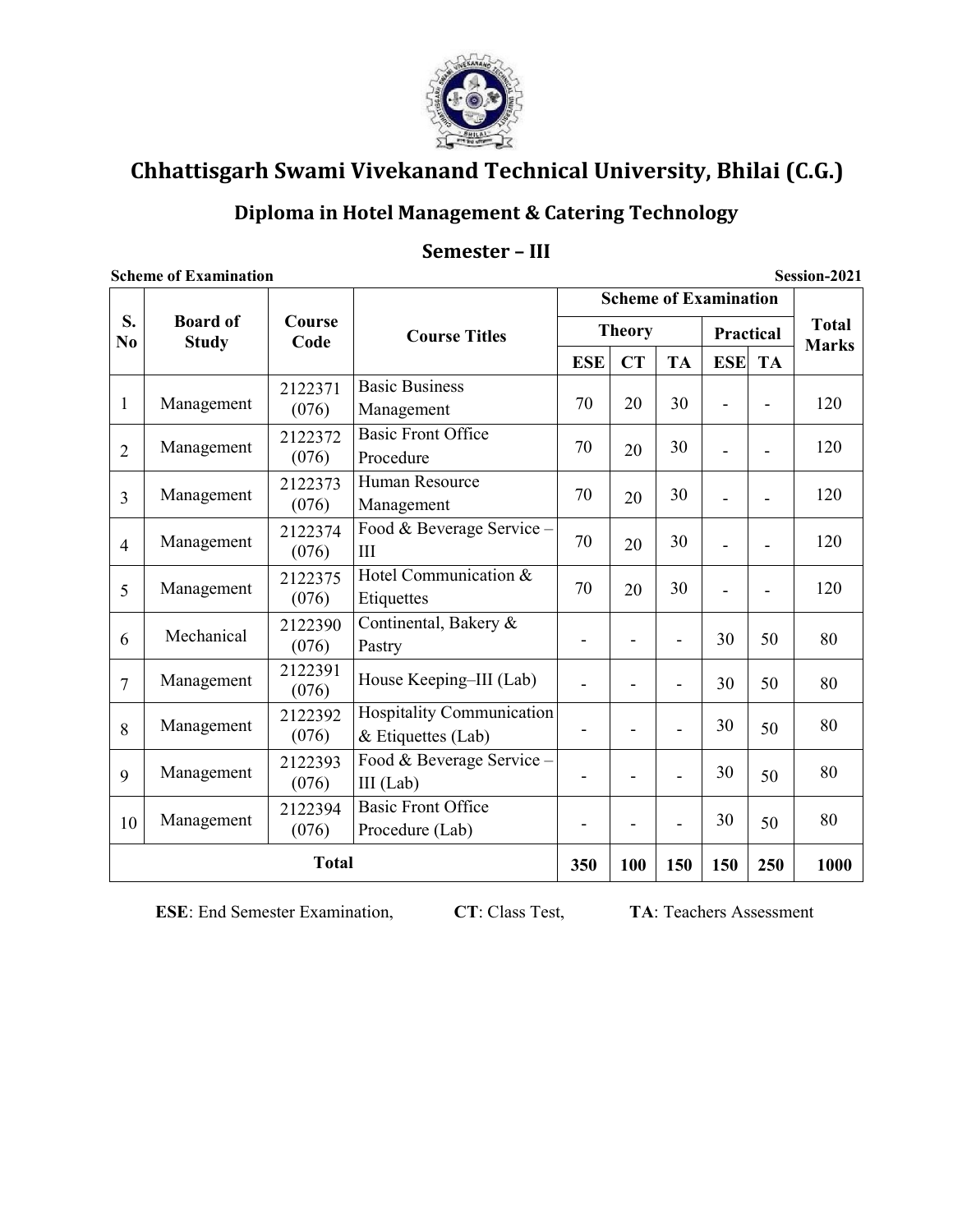

## Diploma in Hotel Management & Catering Technology

#### Semester - IV

Session-2021

| S.<br>N <sub>0</sub> | <b>Board of</b><br><b>Study</b> | Course<br>Code   | <b>Subject</b>                             | <b>Periods Per Week</b>            |    |                | Credit(C)<br>$L+T+(P/2)$ |
|----------------------|---------------------------------|------------------|--------------------------------------------|------------------------------------|----|----------------|--------------------------|
|                      |                                 |                  |                                            | L                                  | T  | ${\bf P}$      |                          |
| $\mathbf{1}$         | Management                      | 2122471<br>(076) | <b>Advanced Food Production</b>            | 3                                  |    |                | $\overline{4}$           |
| $\overline{2}$       | Management                      | 2122472<br>(076) | Advanced Food & Beverage                   | 2<br>1<br>$\overline{\phantom{a}}$ |    |                | 3                        |
| 3                    | Management                      | 2122473<br>(076) | <b>Advanced Accommodation</b>              | 3                                  |    |                |                          |
| $\overline{4}$       | Management                      | 2122474<br>(076) | <b>Advanced Hotel Accounting</b><br>3      |                                    |    |                | 3                        |
| 5                    | Management                      | 2122475<br>(076) | Marketing Management                       | 3                                  |    |                | 3                        |
| 6                    | Management                      | 2122476<br>(076) | Management Information<br>System           | $\overline{2}$                     |    |                | $\overline{2}$           |
| 7                    | Management                      | 2122490<br>(076) | Larder Work                                |                                    |    | 2              | $\mathbf{1}$             |
| 8                    | Management                      | 2122491<br>(076) | Food Preparation Methods                   |                                    |    | $\overline{2}$ | 1                        |
| 9                    | Management                      | 2122492<br>(076) | House Keeping Operations<br>$\overline{2}$ |                                    |    |                | 1                        |
|                      |                                 | <b>Total</b>     |                                            | 16                                 | 02 | 06             | 21                       |
|                      | L-Lecture                       |                  | T-Tutorial                                 |                                    |    | P-Practical    |                          |

Lecture (L)  $\rightarrow$  CI Classroom instruction (Includes different instructional strategies i.e. Lecture and others) Practical  $(P) \rightarrow L$ I Laboratory Instruction (Includes practical performances in Laboratory workshop, filed or other locations using different instructional strategies).

Tutorial (T)  $\rightarrow$  Includes sessional work (SW) (assignment, seminar, mini, project etc) & self Learning (SL).

#### **Scheme of Studies**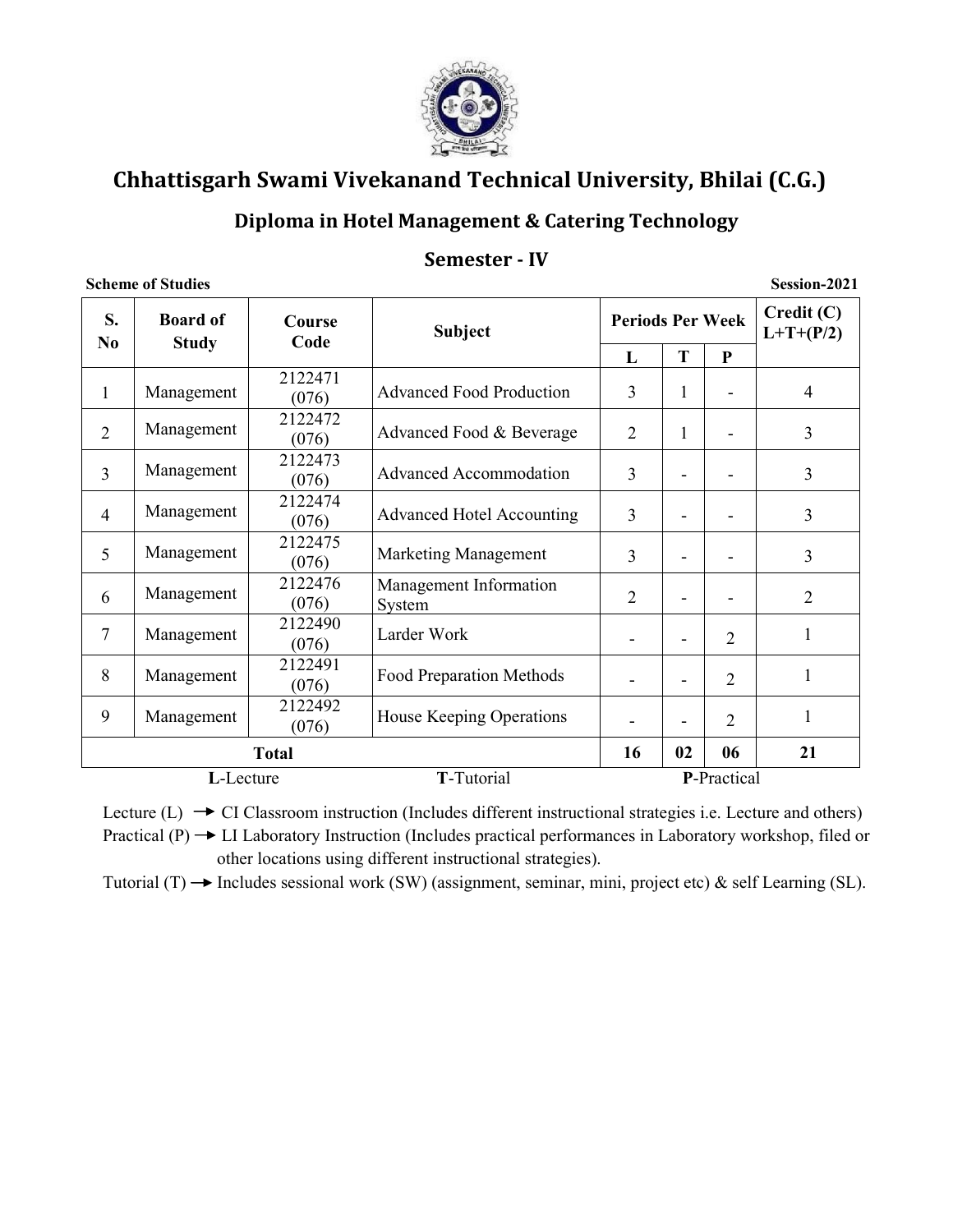

## Diploma in Hotel Management & Catering Technology

#### Semester - IV

#### Session-2021 **Scheme of Examination Total** S. **Board of Course Theory** Practical **Subject Marks** No. **Study** Code **ESE**  $CT$ **TA ESE TA** 2122471 Management  $\mathbf{1}$ 120 30 **Advanced Food Production** 70 20  $\Box$  $\blacksquare$  $(076)$ 2122472  $\overline{2}$ Management 30 70 120 Advanced Food & Beverage 20  $\Box$  $\blacksquare$  $(076)$ 2122473 **Advanced Accommodation** 70 30  $\overline{3}$ Management 20 120  $\mathbb{Z}^d$  $\Box$  $(076)$ 2122474  $\overline{4}$ **Advanced Hotel Accounting** 30 Management 70 20 120  $\blacksquare$  $\blacksquare$  $(076)$ 2122475 120 5 70 20 30 Management **Marketing Management**  $\Box$  $\overline{\phantom{a}}$  $(076)$ **Management Information** 2122476 6 70 30 Management 20  $\equiv$  $\blacksquare$ 120  $(076)$ System 2122490  $\overline{7}$ Management Larder Work 40 80 120  $\overline{a}$  $\blacksquare$  $\blacksquare$  $(076)$ 2122491 8 Management Food Preparation Methods 30 80 50  $\overline{a}$  $\overline{a}$  $\overline{\phantom{a}}$  $(076)$ 2122492 9 House Keeping Operations Management 30 50 80  $\blacksquare$  $\overline{a}$  $\overline{\phantom{a}}$  $(076)$ **Total** 420 **120** 180 **100** 180 1000

**Scheme of Examination** 

CT: Class Test,

**ESE:** End Semester Examination,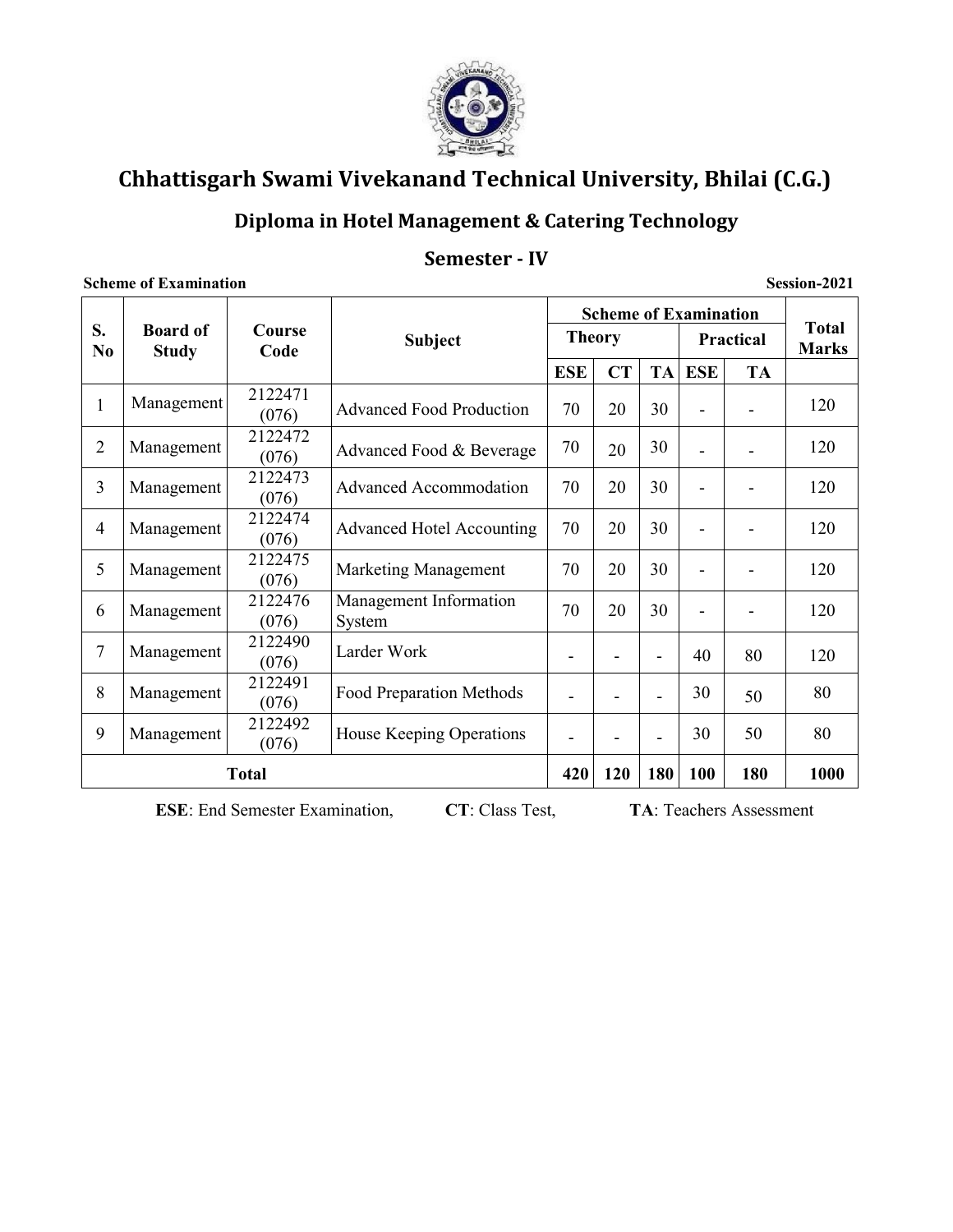

## Diploma in Hotel Management & Catering Technology

## Semester - V

**Scheme of Studies** 

Session-2021

| S.             | <b>Board of</b><br><b>Study</b> | Course<br>Code   | <b>Subject</b>                        |                |                | <b>Periods Per Week</b> | Credit (C)<br>$L+T+(P/2)$ |
|----------------|---------------------------------|------------------|---------------------------------------|----------------|----------------|-------------------------|---------------------------|
| N <sub>0</sub> |                                 |                  |                                       | L              | T              | $\mathbf{P}$            |                           |
| 1              | Management                      | 2122571<br>(076) | <b>Food Production Management</b>     | $\overline{2}$ | 1              |                         | 3                         |
| $\overline{2}$ | Management                      | 2122572<br>(076) | Food & Beverage Management            | $\overline{2}$ | 1              |                         | 3                         |
| $\overline{3}$ | Management                      | 2122573<br>(076) | <b>Accommodation Management</b>       | 3              |                | 3                       |                           |
| $\overline{4}$ | Management                      | 2122574<br>(076) | Travel & Tourism                      | 3              |                |                         | 3                         |
| 5              | Management                      | 2122575<br>(076) | <b>Event Management</b><br>3          |                |                | 3                       |                           |
| 6              | Management                      | 2122590<br>(076) | Life & Professional Skills            |                | $\blacksquare$ | $\overline{2}$          | 1                         |
| $\tau$         | Management                      | 2122591<br>(076) | <b>Interview Skills and Practices</b> |                |                | $\overline{2}$          | $\mathbf{1}$              |
| 8              | Management                      | 2122592<br>(076) | Quantity Kitchen (Lab)                |                | $\blacksquare$ | $\overline{2}$          | 1                         |
| 9              | Management                      | 2122593<br>(076) | Computer (Lab)                        |                |                | $\overline{2}$          | $\mathbf{1}$              |
|                |                                 |                  | Elective (any one)                    |                |                |                         |                           |
| 10             | Management                      | 2122581<br>(076) | Food & Beverage Service               |                |                |                         |                           |
| 11             | Management                      | 2122582<br>(076) | Food Production - Regional<br>Cooking |                |                | $\overline{4}$          | $\overline{2}$            |
|                |                                 | <b>Total</b>     |                                       | 13             | 02             | 12                      | 21                        |
|                |                                 | L-Lecture        | T-Tutorial                            |                |                | P-Practical             |                           |

Lecture (L)  $\rightarrow$  CI Classroom instruction (Includes different instructional strategies i.e. Lecture and others)

Practical  $(P) \rightarrow L$ I Laboratory Instruction (Includes practical performances in Laboratory workshop, filed or other locations using different instructional strategies).

Tutorial (T)  $\rightarrow$  Includes sessional work (SW) (assignment, seminar, mini, project etc) & self Learning (SL).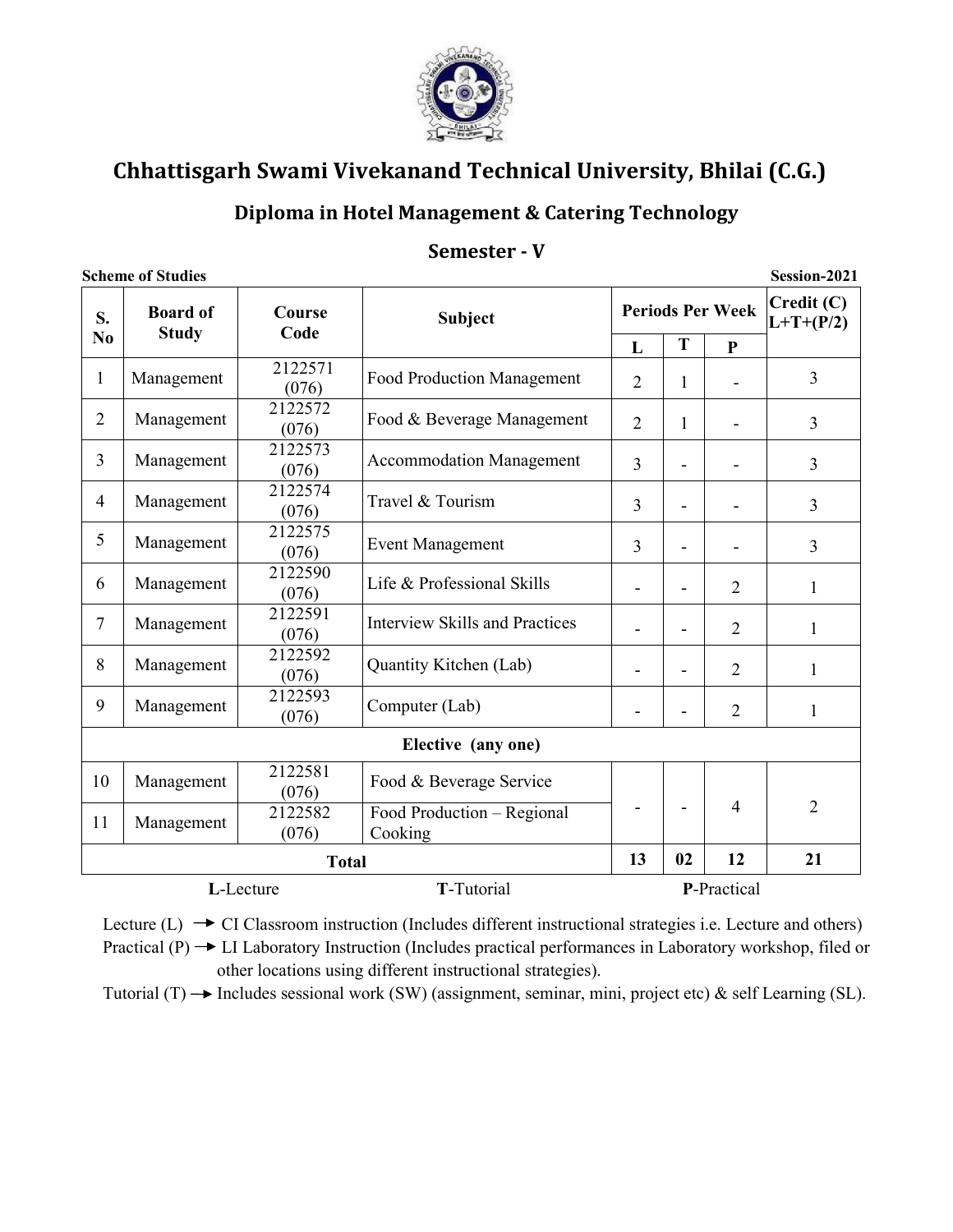

# Diploma in Hotel Management & Catering Technology

|                      | Scheme of Examination           |                  |                                              |                |                | Session-2021             |                              |           |                              |
|----------------------|---------------------------------|------------------|----------------------------------------------|----------------|----------------|--------------------------|------------------------------|-----------|------------------------------|
|                      |                                 |                  |                                              |                |                |                          | <b>Scheme of Examination</b> |           |                              |
| S.<br>N <sub>0</sub> | <b>Board of</b><br><b>Study</b> | Course<br>Code   | <b>Subject</b>                               |                | <b>Theory</b>  |                          |                              | Practical | <b>Total</b><br><b>Marks</b> |
|                      |                                 |                  |                                              | <b>ESE</b>     | <b>CT</b>      | <b>TA</b>                | <b>ESE</b>                   | <b>TA</b> |                              |
| $\mathbf{1}$         | Management                      | 2122571<br>(076) | Food Production<br>Management                | 70             | 20             | 30                       | L,                           |           | 120                          |
| $\overline{2}$       | Management                      | 2122572<br>(076) | Food & Beverage<br>Management                | 70             | 20             | 30                       | ä,                           | Ĭ.        | 120                          |
| $\overline{3}$       | Management                      | 2122573<br>(076) | Accommodation<br>Management                  | 70             | 20             | 30                       | $\blacksquare$               |           | 120                          |
| $\overline{4}$       | Management                      | 2122574<br>(076) | Travel & Tourism                             | 70             | 20             | 30                       | $\blacksquare$               |           | 120                          |
| 5                    | Management                      | 2122575<br>(076) | <b>Event Management</b>                      | 70             | 20             | 30                       | $\overline{\phantom{0}}$     |           | 120                          |
| 6                    | Management                      | 2122590<br>(076) | Life & Professional<br><b>Skills</b>         |                | $\overline{a}$ | $\overline{\phantom{0}}$ | 30                           | 50        | 80                           |
| $\overline{7}$       | Management                      | 2122591<br>(076) | Interview Skills and<br>Practices            |                | $\blacksquare$ | $\blacksquare$           | 30                           | 50        | 80                           |
| 8                    | Management                      | 2122592<br>(076) | Quantity Kitchen (Lab)                       | $\blacksquare$ |                | L.                       | 30                           | 50        | 80                           |
| 9                    | Management                      | 2122593<br>(076) | Computer (Lab)                               | $\frac{1}{2}$  |                |                          | 30                           | 50        | 80                           |
|                      |                                 |                  | <b>Elective (Any One)</b>                    |                |                |                          |                              |           |                              |
| 10                   | Management                      | 2122581<br>(076) | Food & Beverage Service                      |                |                |                          | 30                           | 50        | 80                           |
| 11                   | Management                      | 2122582<br>(076) | Food Production -<br><b>Regional Cooking</b> |                |                |                          |                              |           |                              |
|                      |                                 | <b>Total</b>     |                                              | 350            | 100            | 150                      | 150                          | 250       | 1000                         |

 $\sim$   $\blacksquare$  $\epsilon$  in  $\ddot{\phantom{0}}$  $\overline{12}$ 

**ESE:** End Semester Examination,

CT: Class Test,

TA: Teachers Assessment

 $0.021$